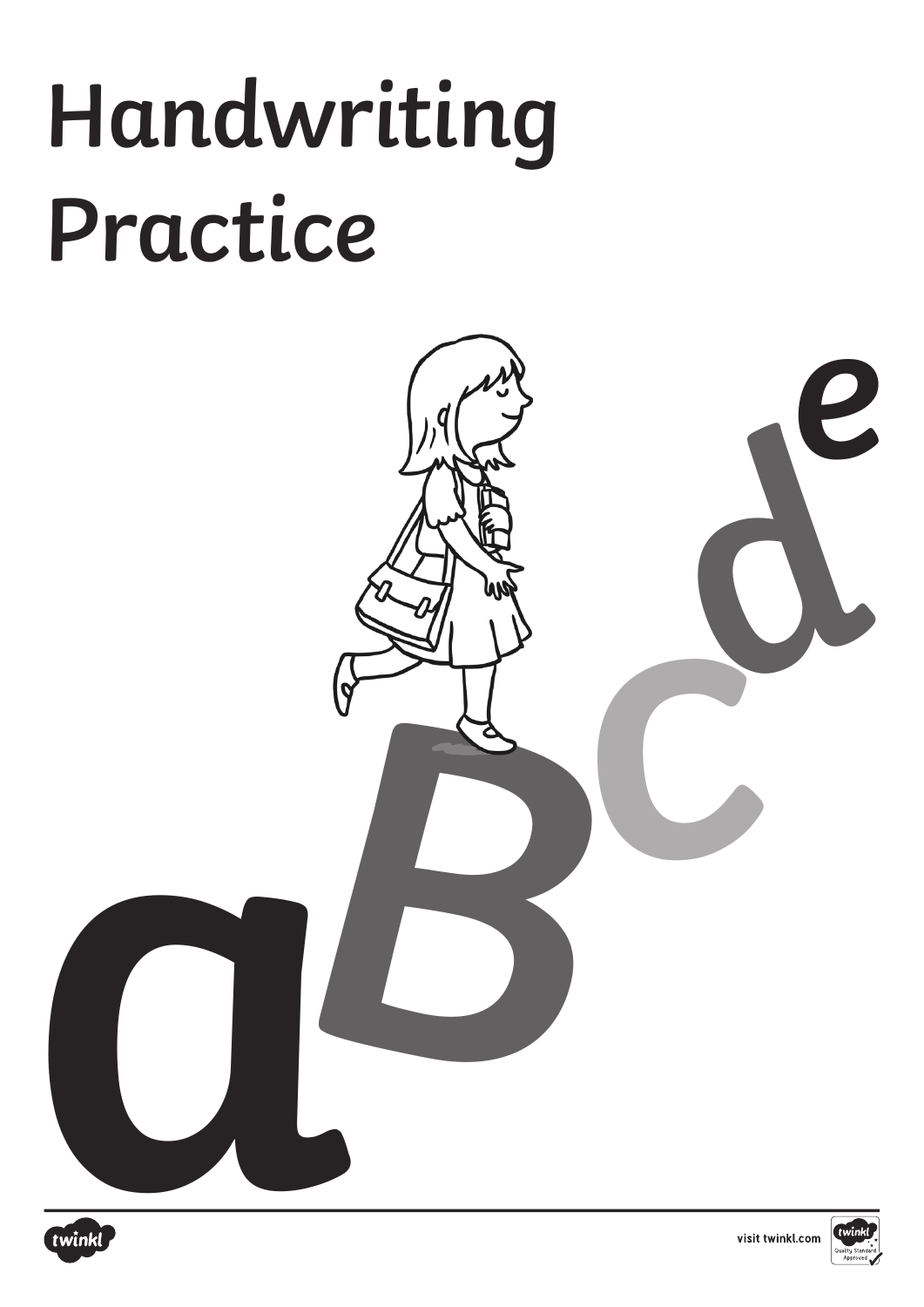

- My letters sit on the line.
- My lower case letters are the same height.
- My upper case letters touch the top of the line.
- I start the letter at the right point.
- I use finger spaces between each new letter or new word.

Say the sound: a for apple.

| a a a    |
|----------|
| AAA      |
| Aa Aa Aa |
| and      |
| apple    |
| axe      |

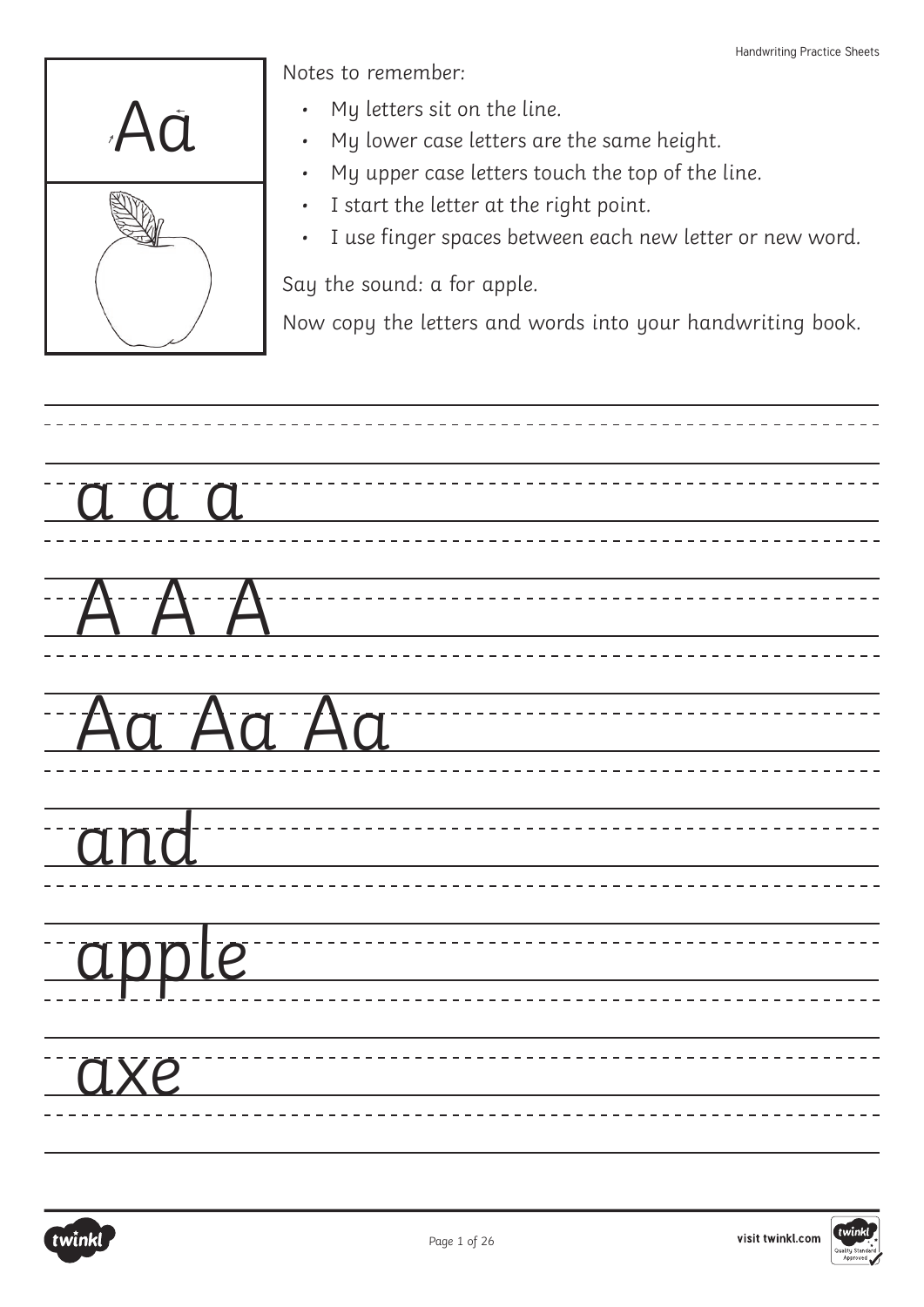

- My letters sit on the line.
- My lower case letters are the same height.
- My upper case letters touch the top of the line.
- I start the letter at the right point.
- I use finger spaces between each new letter or new word.

Say the sound: b for bird.

| $\overline{b}$ $\overline{b}$ $\overline{b}$ |
|----------------------------------------------|
| $-B-B-B$                                     |
| Bb Bb Bb                                     |
| be                                           |
| but                                          |
| before                                       |

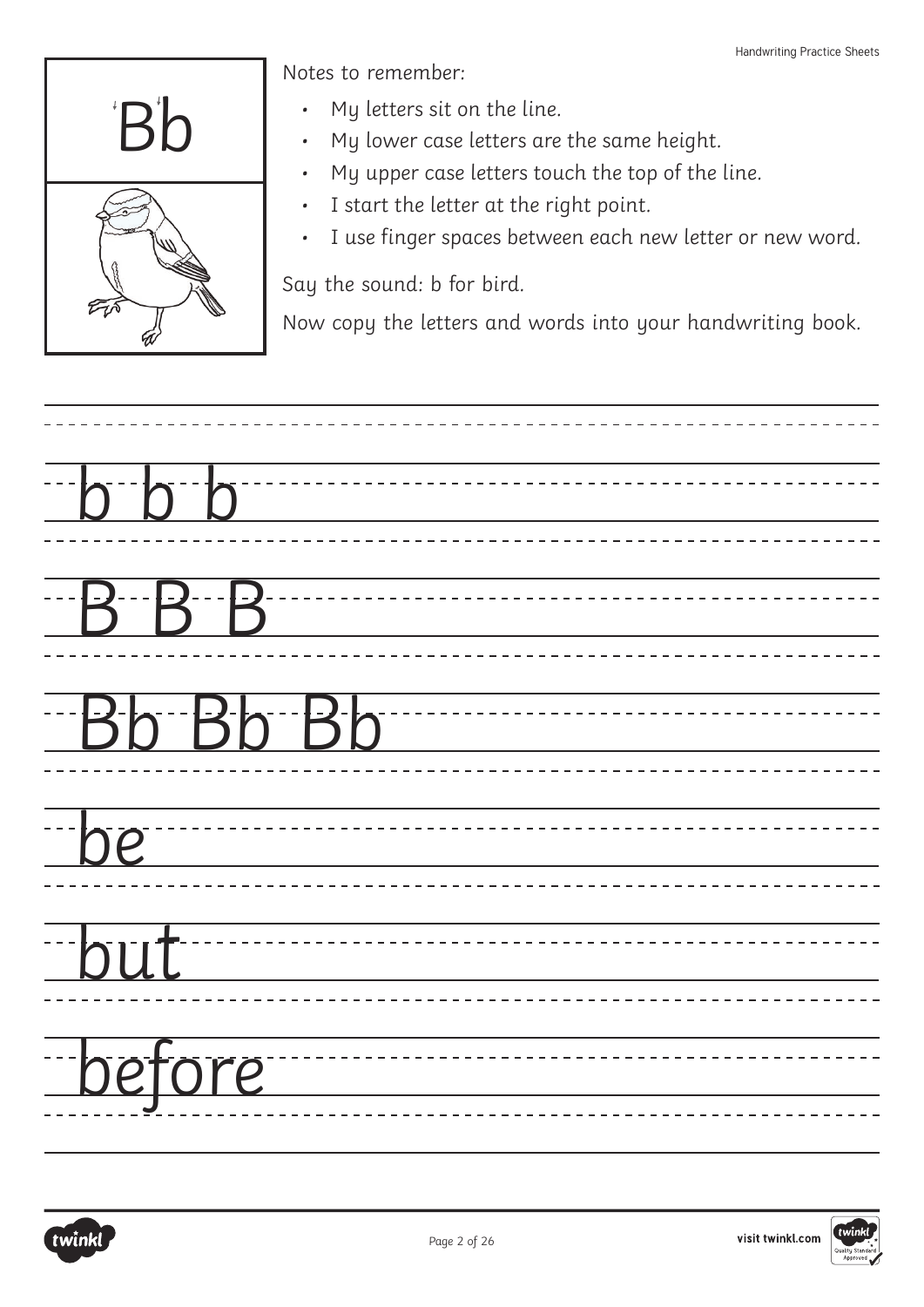

- My letters sit on the line.
- My lower case letters are the same height.
- My upper case letters touch the top of the line.
- I start the letter at the right point.
- I use finger spaces between each new letter or new word.

Say the sound: c for carrot.

| $\overline{CCCC}$ |  |
|-------------------|--|
| CCC               |  |
| Cc Cc Cc          |  |
| $\overline{can}$  |  |
| cat               |  |
| come              |  |

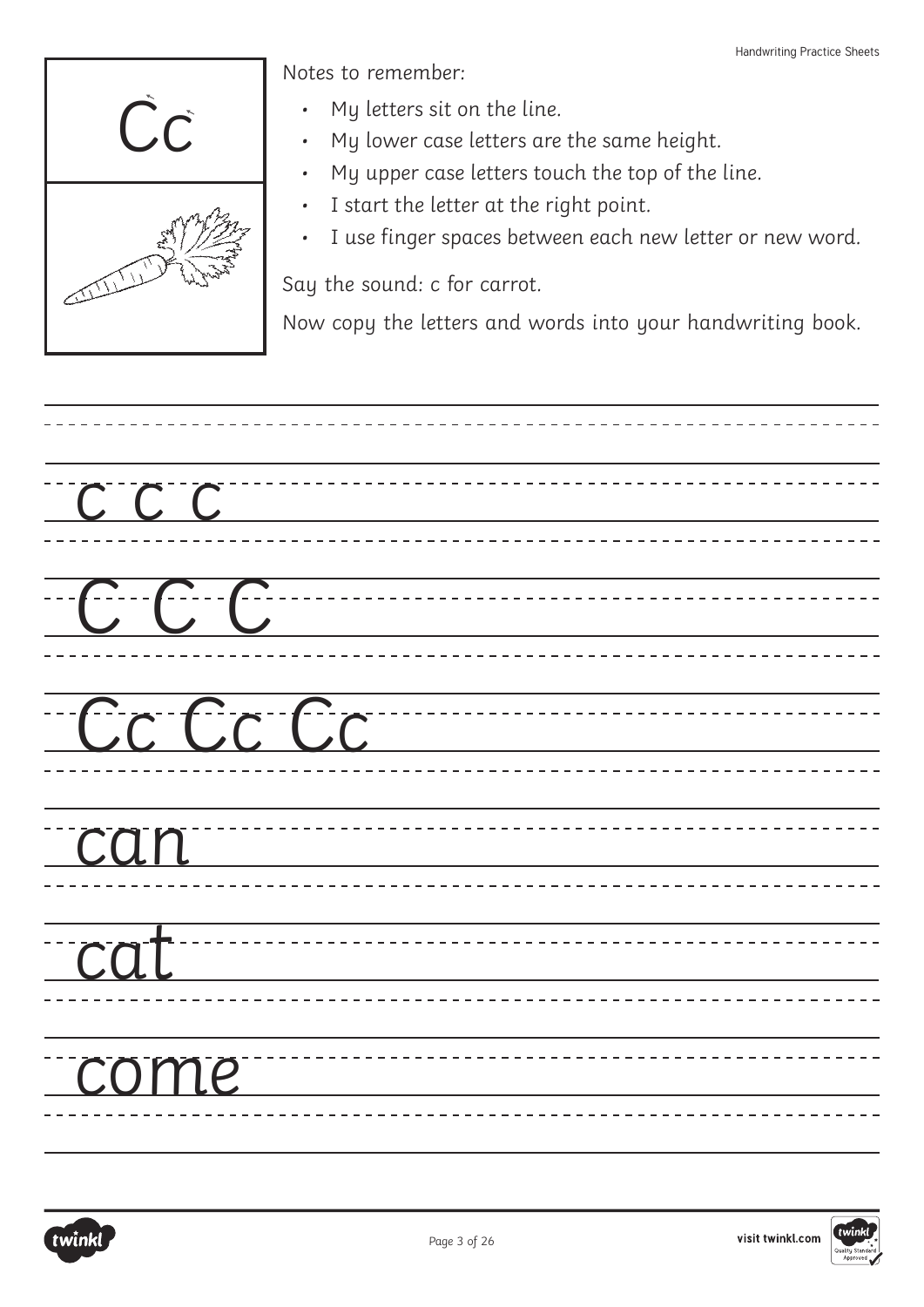

- My letters sit on the line.
- My lower case letters are the same height.
- My upper case letters touch the top of the line.
- I start the letter at the right point.
- I use finger spaces between each new letter or new word.

Say the sound: d for dinosaur.

| $\begin{picture}(10,10) \put(0,0){\line(1,0){10}} \put(10,0){\line(1,0){10}} \put(10,0){\line(1,0){10}} \put(10,0){\line(1,0){10}} \put(10,0){\line(1,0){10}} \put(10,0){\line(1,0){10}} \put(10,0){\line(1,0){10}} \put(10,0){\line(1,0){10}} \put(10,0){\line(1,0){10}} \put(10,0){\line(1,0){10}} \put(10,0){\line(1,0){10}} \put(10,0){\line(1$ |
|-----------------------------------------------------------------------------------------------------------------------------------------------------------------------------------------------------------------------------------------------------------------------------------------------------------------------------------------------------|
| Da Da Da                                                                                                                                                                                                                                                                                                                                            |
| Dad                                                                                                                                                                                                                                                                                                                                                 |
| 10                                                                                                                                                                                                                                                                                                                                                  |
| did                                                                                                                                                                                                                                                                                                                                                 |

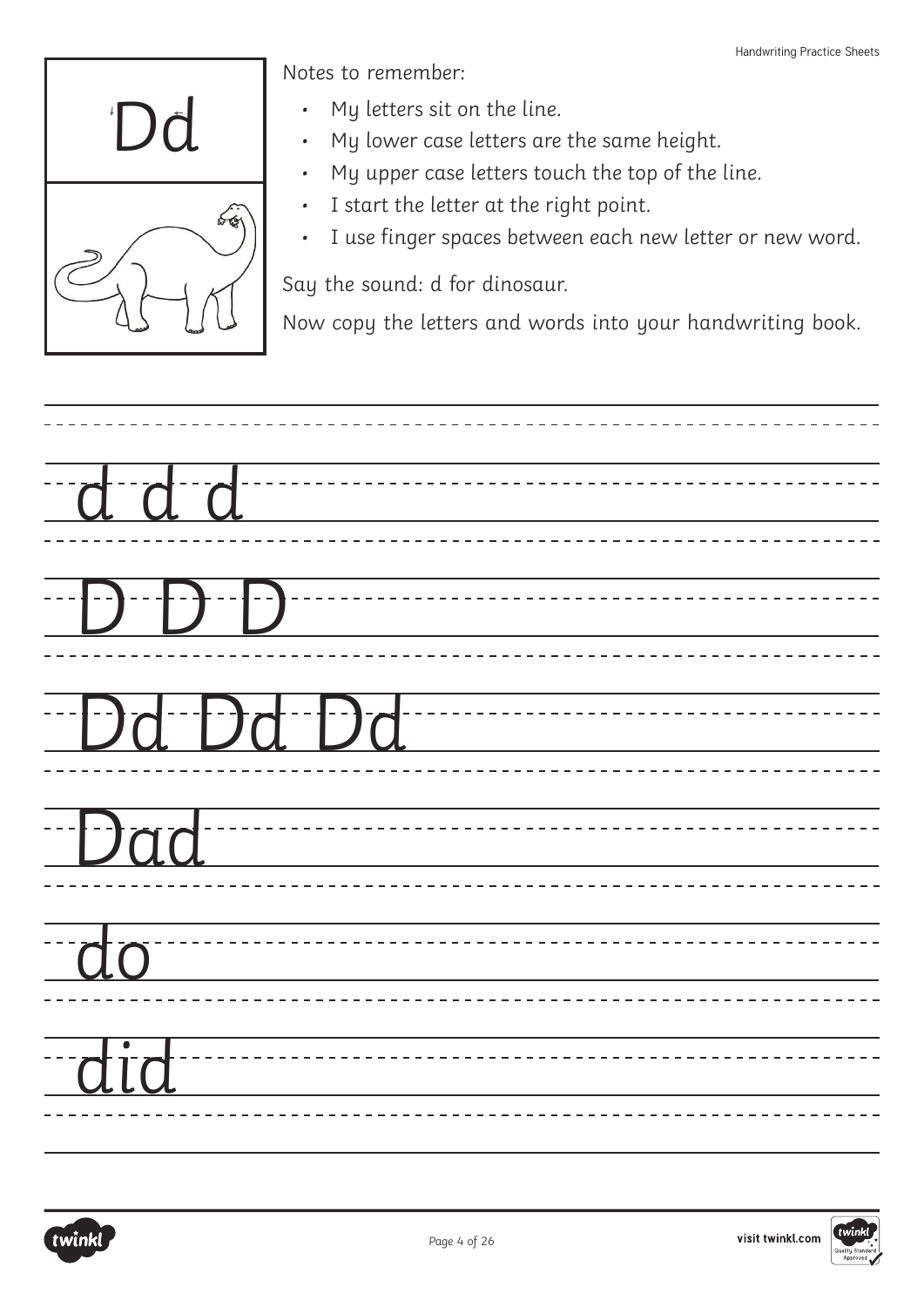

- My letters sit on the line.
- My lower case letters are the same height.
- My upper case letters touch the top of the line.
- I start the letter at the right point.
- I use finger spaces between each new letter or new word.

Say the sound: e for elephant.

| $e$ ee          |
|-----------------|
|                 |
|                 |
| <u>Fe Fe Fe</u> |
| every           |
| envelope        |
| elephant        |

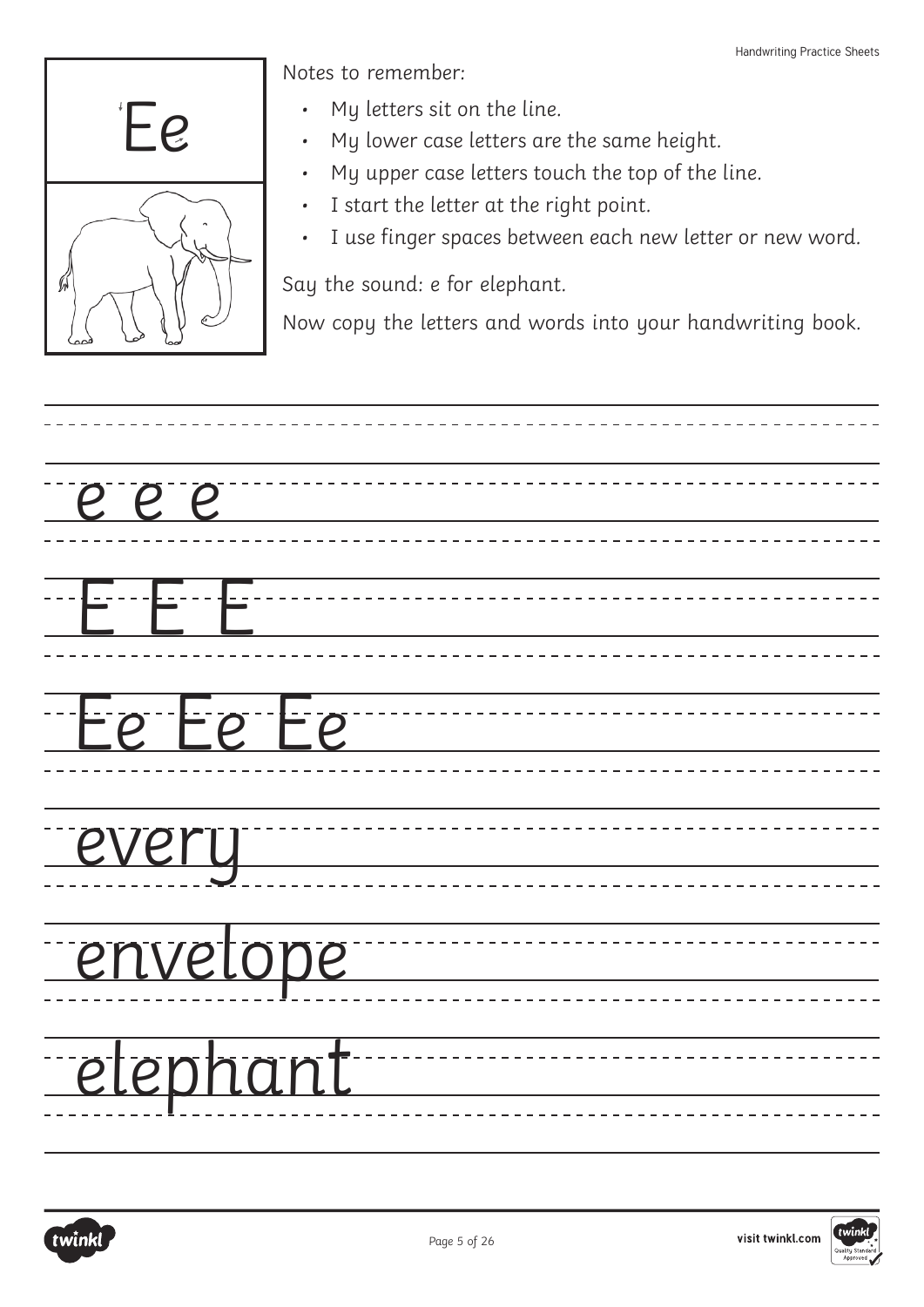

- My letters sit on the line.
- My lower case letters are the same height.
- My upper case letters touch the top of the line.
- I start the letter at the right point.
- I use finger spaces between each new letter or new word.

Say the sound: f for flower.

| F f - - - - - - - - |
|---------------------|
| $-$ for $-$         |
| Four                |
| Trom                |

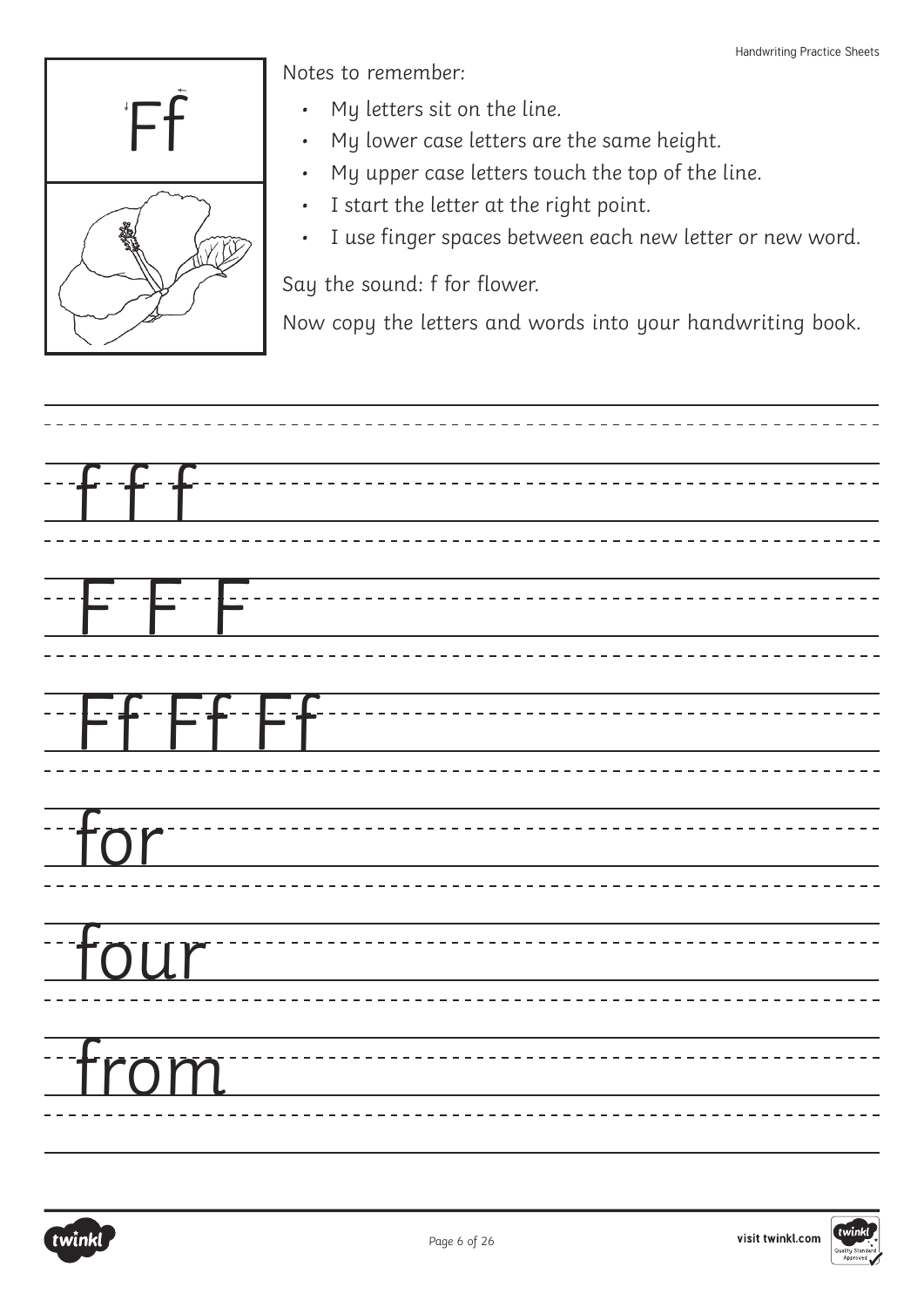

- My letters sit on the line.
- My lower case letters are the same height.
- My upper case letters touch the top of the line.
- I start the letter at the right point.
- I use finger spaces between each new letter or new word.

Say the sound: g for goat.

| qqq               |
|-------------------|
| GG                |
| Gg Gg Gg          |
| $\Box$ and $\Box$ |
| good              |
| got               |

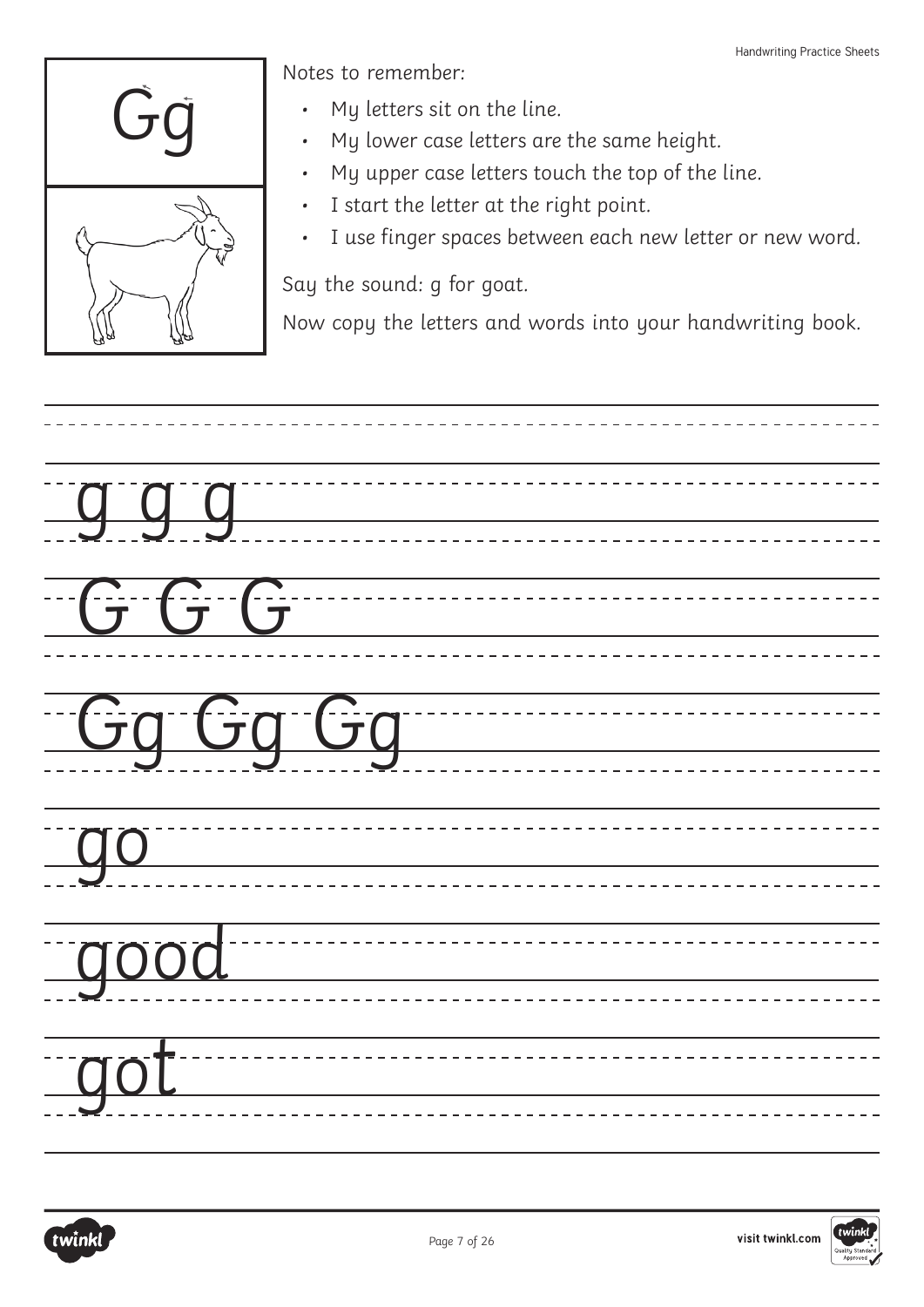

- My letters sit on the line.
- My lower case letters are the same height.
- My upper case letters touch the top of the line.
- I start the letter at the right point.
- I use finger spaces between each new letter or new word.

Say the sound: h for hand.

| h h        |
|------------|
|            |
| Tih ihr Hh |
| her        |
| his        |
| hello      |

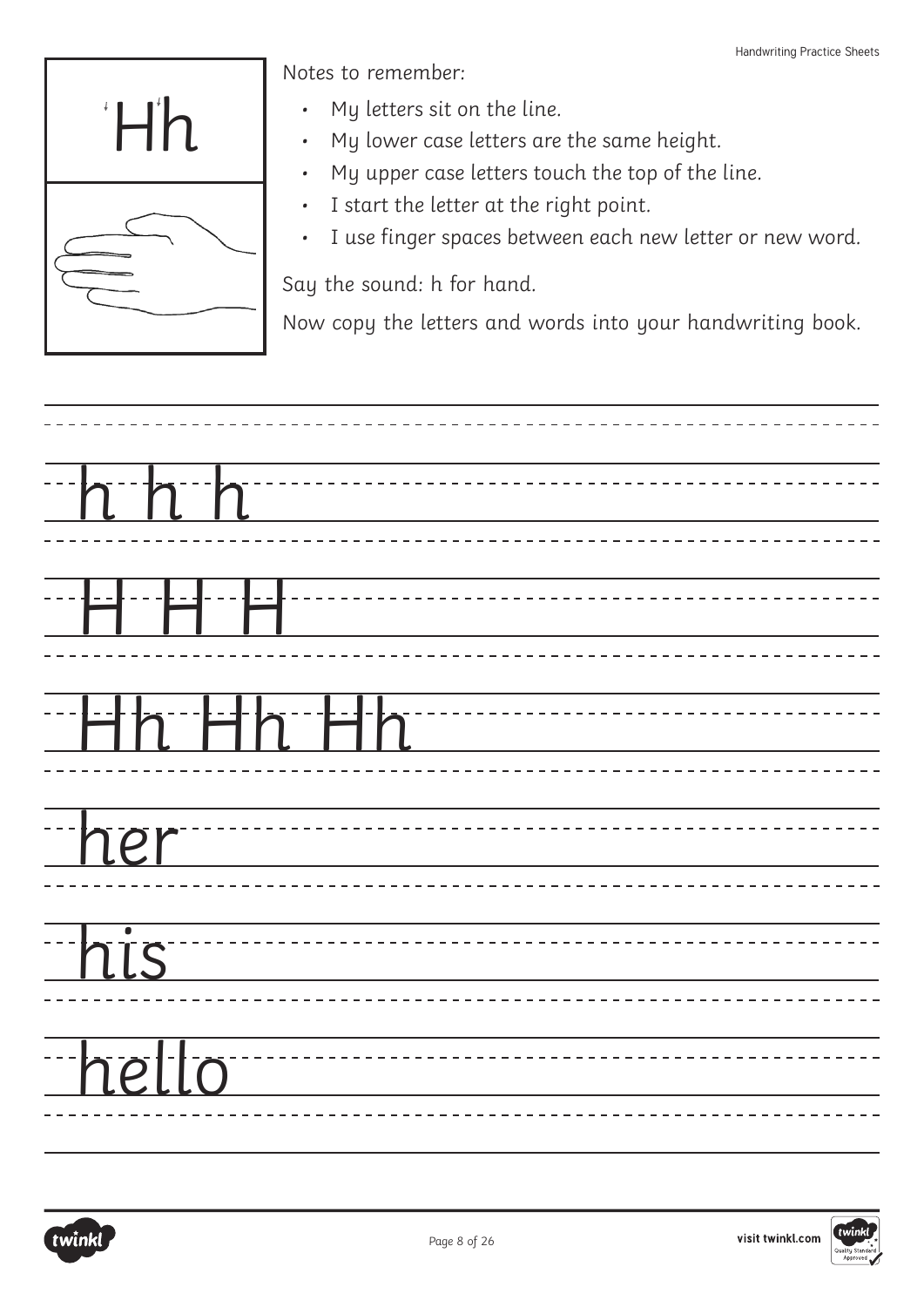

- My letters sit on the line.
- My lower case letters are the same height.
- My upper case letters touch the top of the line.
- I start the letter at the right point.
- I use finger spaces between each new letter or new word.

Say the sound: i for ink.

| $\underline{\textbf{T}}$ i $\underline{\textbf{T}}$ i $\underline{\textbf{T}}$ i $\underline{\textbf{T}}$ i $\underline{\textbf{T}}$ |  |  |  |
|--------------------------------------------------------------------------------------------------------------------------------------|--|--|--|
| $\overline{\mathbf{u}}$                                                                                                              |  |  |  |
| $\overline{\overline{\text{is}}}$                                                                                                    |  |  |  |
| $\overline{\cdots}$ if                                                                                                               |  |  |  |

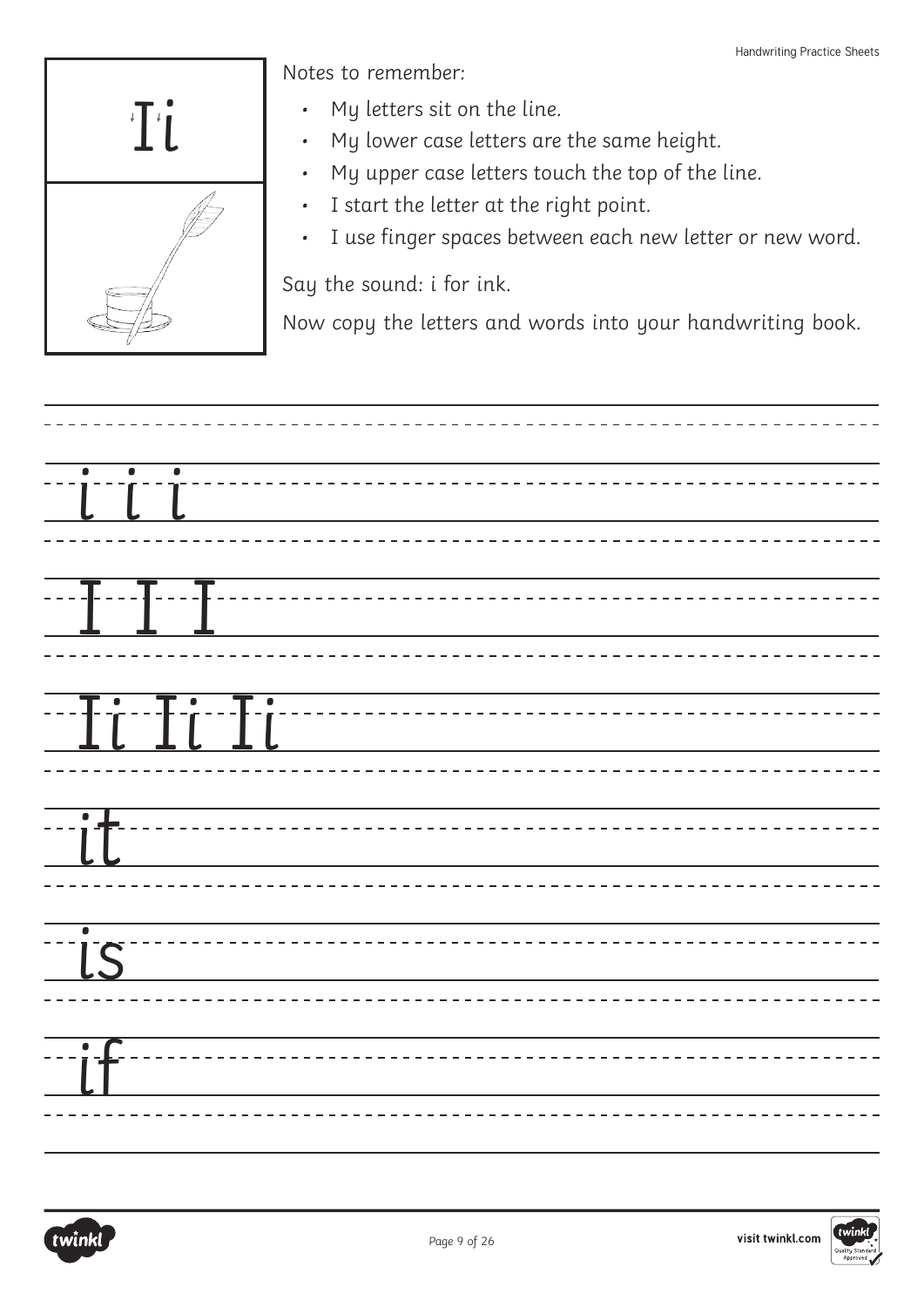

- My letters sit on the line.
- My lower case letters are the same height.
- My upper case letters touch the top of the line.
- I start the letter at the right point.
- I use finger spaces between each new letter or new word.

Say the sound: j for jelly.



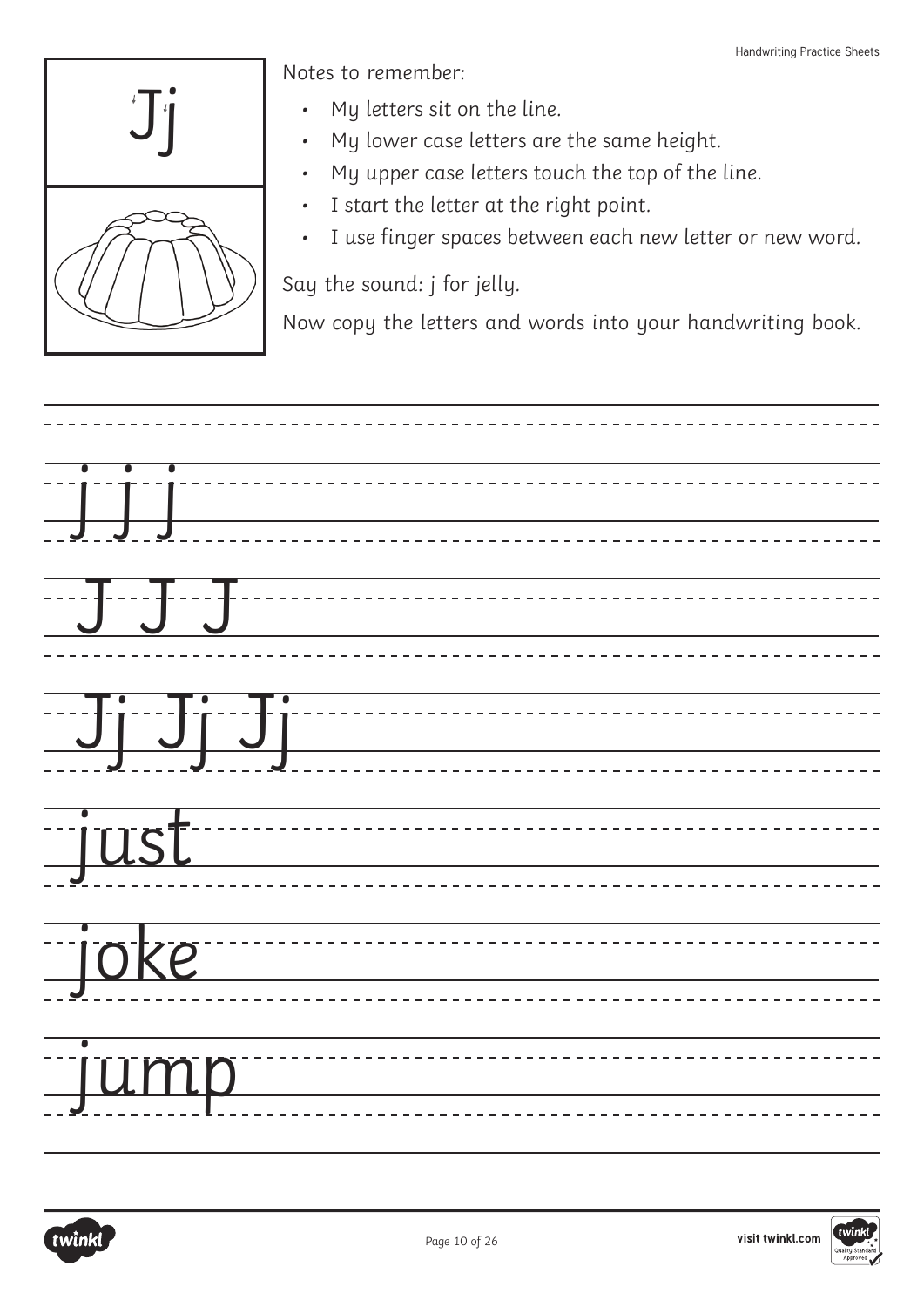

- My letters sit on the line.
- My lower case letters are the same height.
- My upper case letters touch the top of the line.
- I start the letter at the right point.
- I use finger spaces between each new letter or new word.

Say the sound: k for key.

| KKK  |                                  |
|------|----------------------------------|
| K    |                                  |
|      | KKKKKK                           |
| kite |                                  |
| kind | -------------------------------- |
| king |                                  |

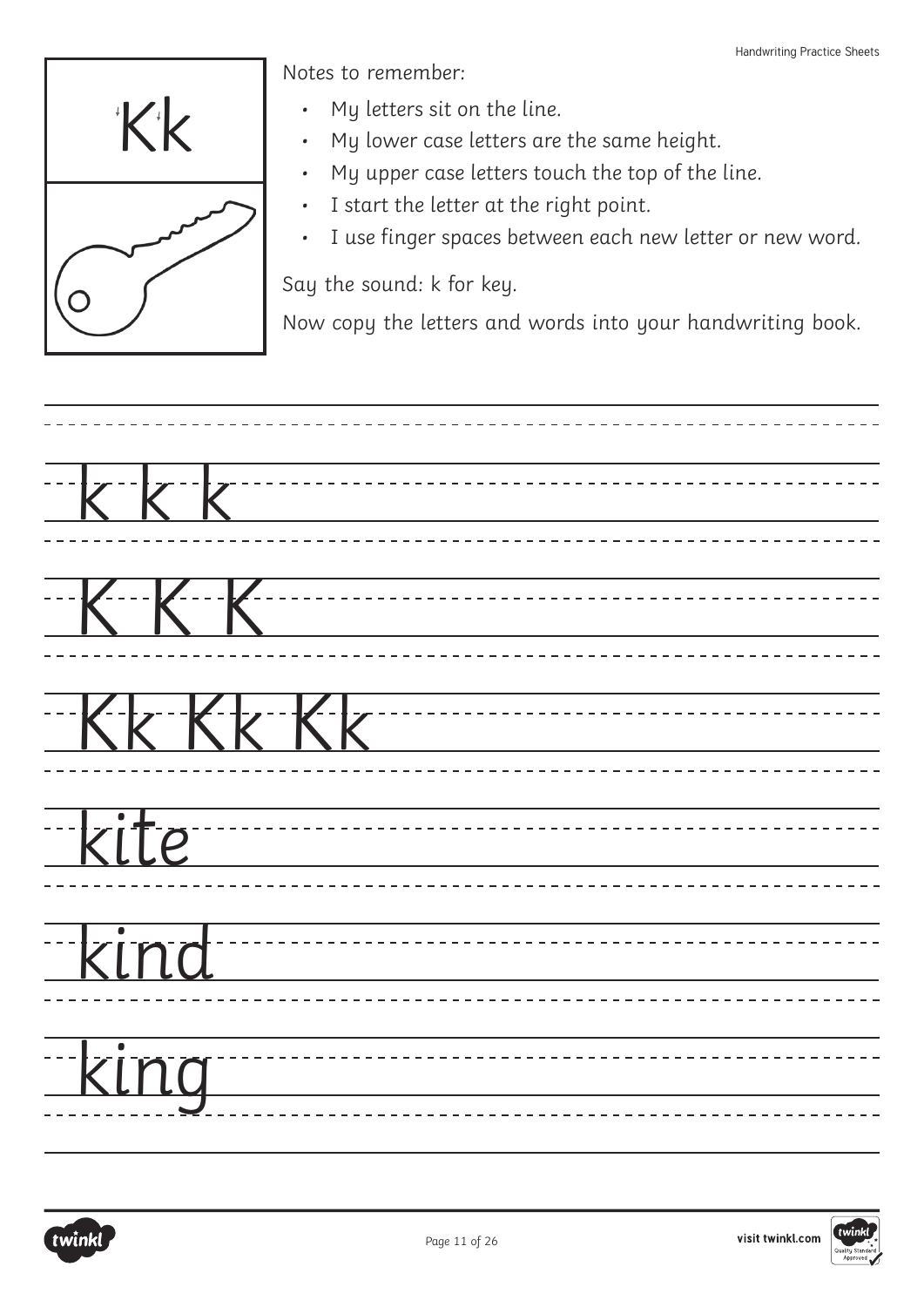

- My letters sit on the line.
- My lower case letters are the same height.
- My upper case letters touch the top of the line.
- I start the letter at the right point.
- I use finger spaces between each new letter or new word.

Say the sound: l for leaf.

| $\begin{picture}(20,20) \put(0,0){\line(1,0){10}} \put(15,0){\line(1,0){10}} \put(15,0){\line(1,0){10}} \put(15,0){\line(1,0){10}} \put(15,0){\line(1,0){10}} \put(15,0){\line(1,0){10}} \put(15,0){\line(1,0){10}} \put(15,0){\line(1,0){10}} \put(15,0){\line(1,0){10}} \put(15,0){\line(1,0){10}} \put(15,0){\line(1,0){10}} \put(15,0){\line(1$ |
|-----------------------------------------------------------------------------------------------------------------------------------------------------------------------------------------------------------------------------------------------------------------------------------------------------------------------------------------------------|
| ╌╌┠╌╌╌┠╌╌╌┠╌╴                                                                                                                                                                                                                                                                                                                                       |
|                                                                                                                                                                                                                                                                                                                                                     |
| Tike                                                                                                                                                                                                                                                                                                                                                |
| Hittle <sup>--</sup>                                                                                                                                                                                                                                                                                                                                |
| Took                                                                                                                                                                                                                                                                                                                                                |

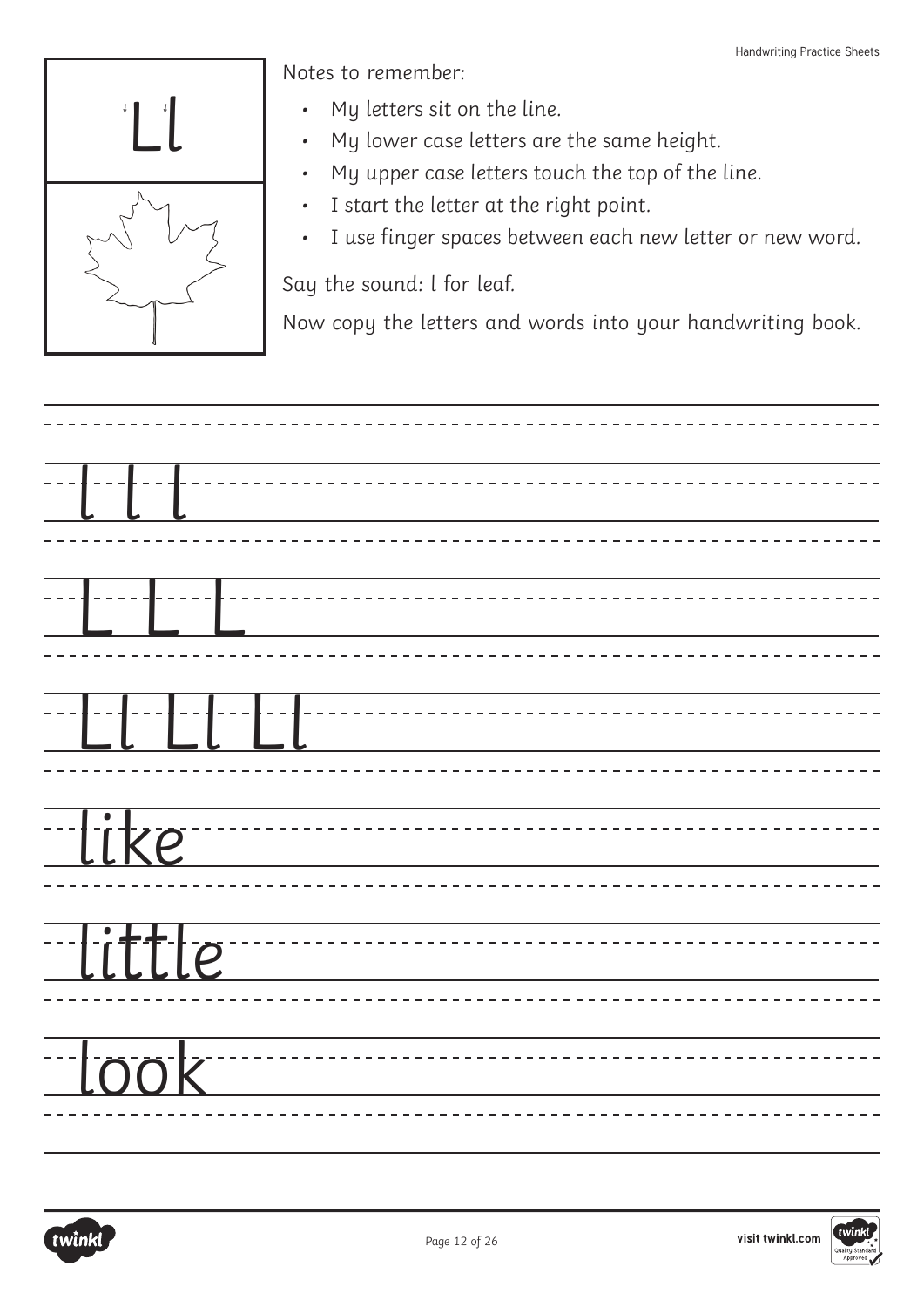

- My letters sit on the line.
- My lower case letters are the same height.
- My upper case letters touch the top of the line.
- I start the letter at the right point.
- I use finger spaces between each new letter or new word.

Say the sound: m for mouse.

| mmm      |
|----------|
| MMMM     |
| Mm Mm Mm |
| me       |
| my       |
| mum      |

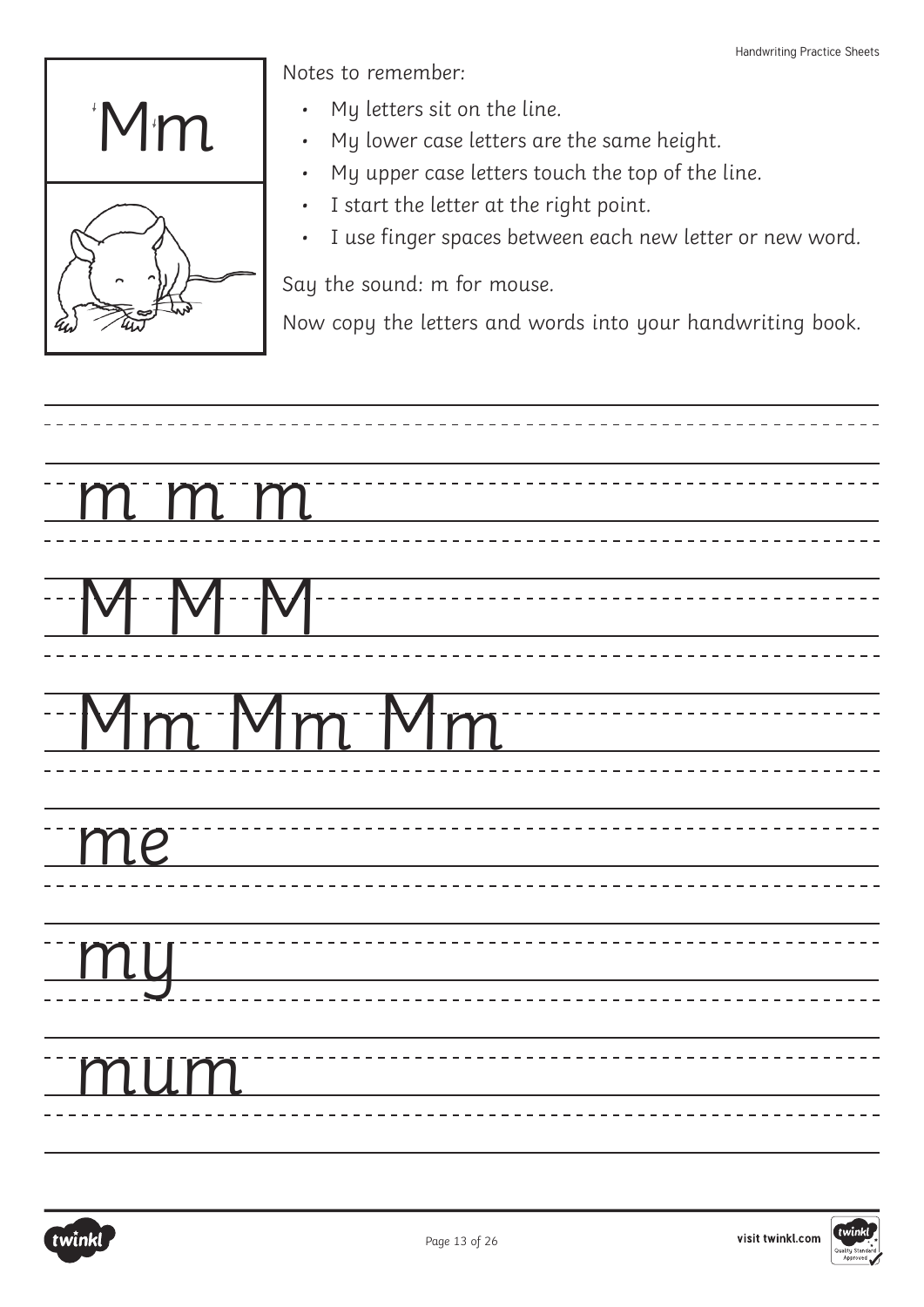

- My letters sit on the line.
- My lower case letters are the same height.
- My upper case letters touch the top of the line.
- I start the letter at the right point.
- I use finger spaces between each new letter or new word.

Say the sound: n for net.

| nnn      |
|----------|
| NAN NAN  |
| Nn Nn Nn |
| $-$ no   |
| not      |
| now      |

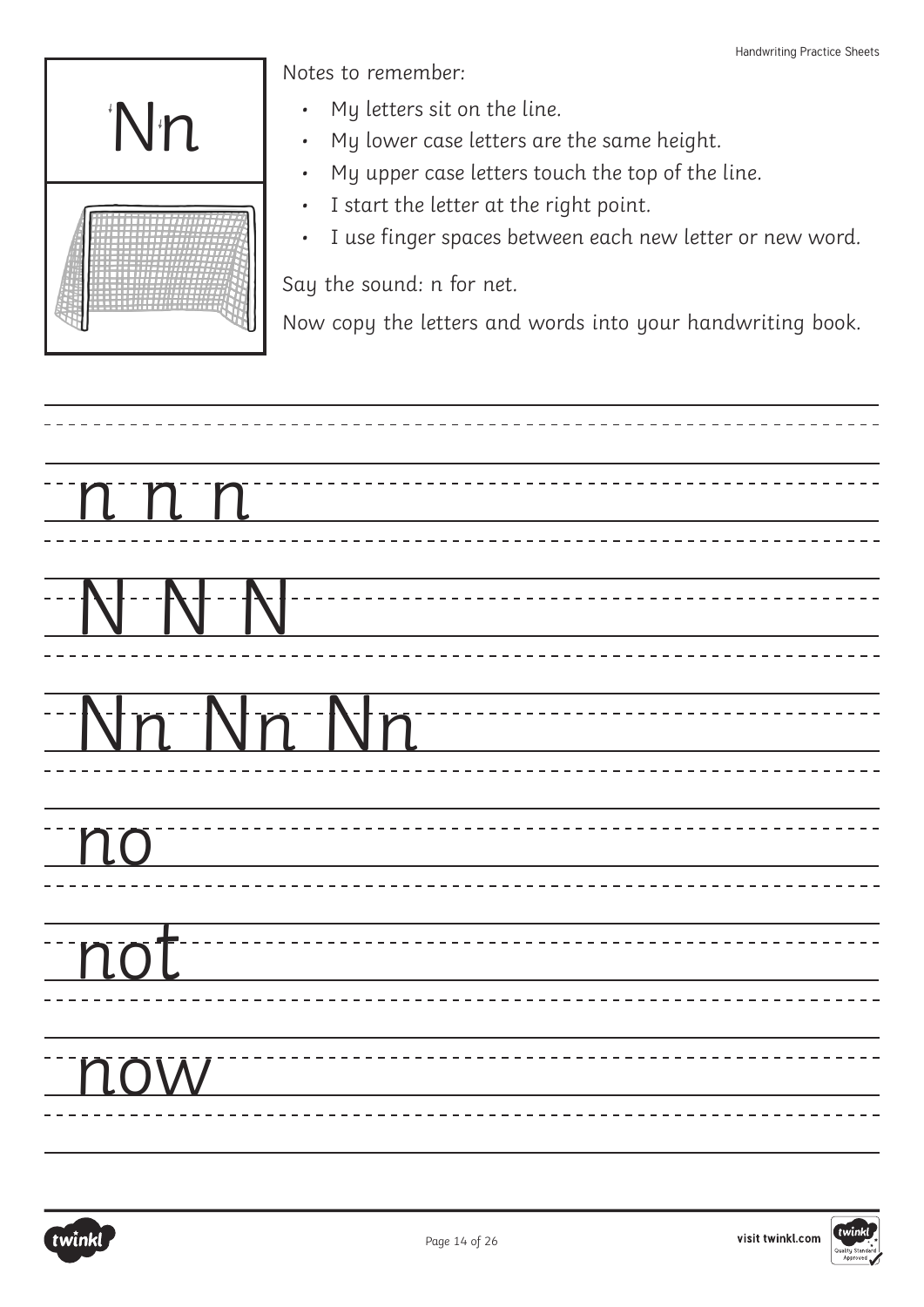

- My letters sit on the line.
- My lower case letters are the same height.
- My upper case letters touch the top of the line.
- I start the letter at the right point.
- I use finger spaces between each new letter or new word.

Say the sound: o for orange.

| OOO                    |  |
|------------------------|--|
| 00 00 00               |  |
| $\overline{\text{of}}$ |  |
| odd                    |  |
| ostrich                |  |

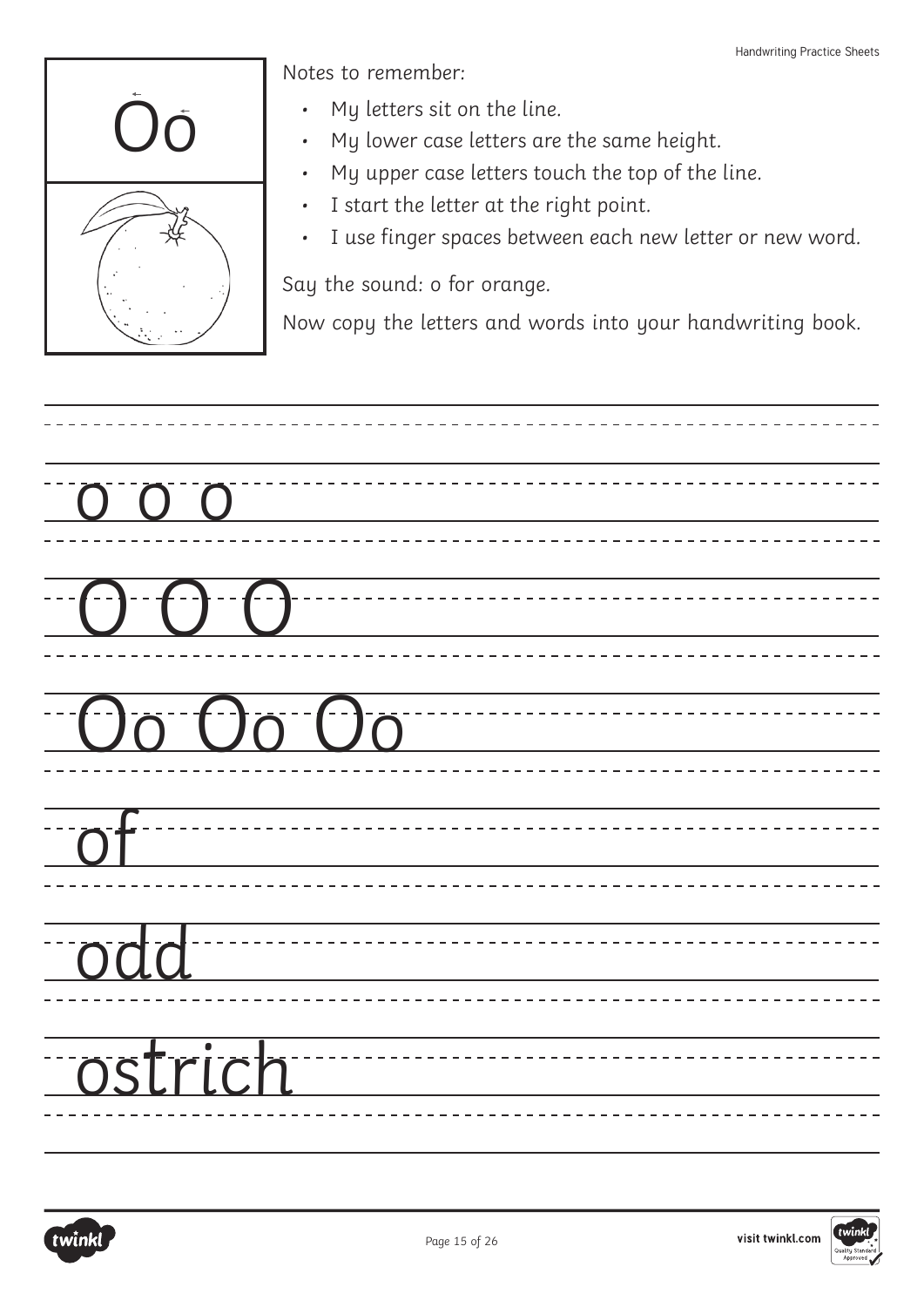

- My letters sit on the line.
- My lower case letters are the same height.
- My upper case letters touch the top of the line.
- I start the letter at the right point.
- I use finger spaces between each new letter or new word.

Say the sound: p for pen.

| $\begin{picture}(10,10) \put(0,0){\vector(1,0){100}} \put(15,0){\vector(1,0){100}} \put(15,0){\vector(1,0){100}} \put(15,0){\vector(1,0){100}} \put(15,0){\vector(1,0){100}} \put(15,0){\vector(1,0){100}} \put(15,0){\vector(1,0){100}} \put(15,0){\vector(1,0){100}} \put(15,0){\vector(1,0){100}} \put(15,0){\vector(1,0){100}} \put(15,0){\vector(1,0){100}} \$ |
|---------------------------------------------------------------------------------------------------------------------------------------------------------------------------------------------------------------------------------------------------------------------------------------------------------------------------------------------------------------------|
| Pp Pp Pp                                                                                                                                                                                                                                                                                                                                                            |
| put                                                                                                                                                                                                                                                                                                                                                                 |
| pull                                                                                                                                                                                                                                                                                                                                                                |
| pick                                                                                                                                                                                                                                                                                                                                                                |

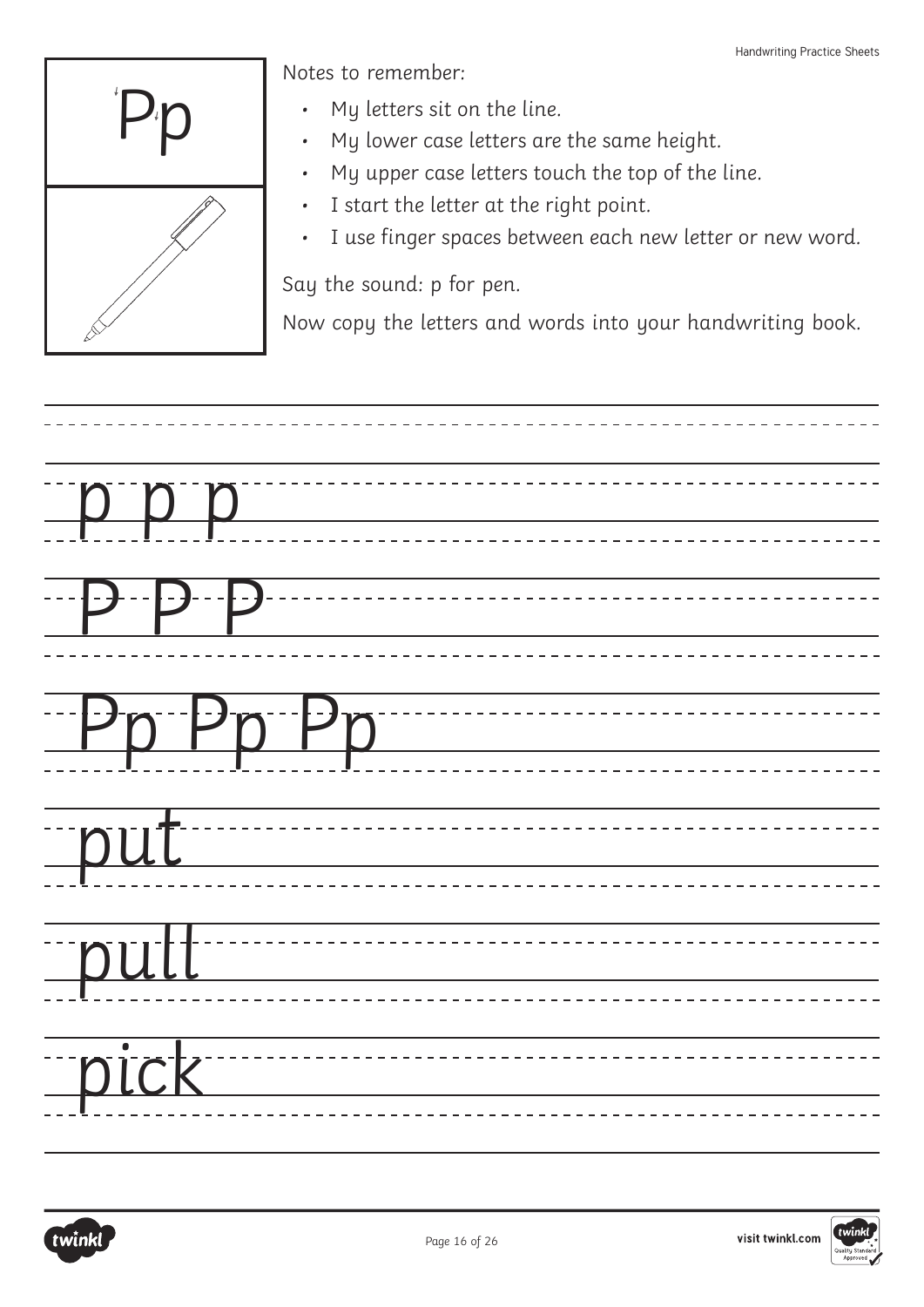

- My letters sit on the line.
- My lower case letters are the same height.
- My upper case letters touch the top of the line.
- I start the letter at the right point.
- I use finger spaces between each new letter or new word.

Say the sound: q for queen.

| qqq                                                                                                                                                                                                                                                                                                                                                                 |  |
|---------------------------------------------------------------------------------------------------------------------------------------------------------------------------------------------------------------------------------------------------------------------------------------------------------------------------------------------------------------------|--|
| $\begin{picture}(10,10) \put(0,0){\vector(1,0){100}} \put(15,0){\vector(1,0){100}} \put(15,0){\vector(1,0){100}} \put(15,0){\vector(1,0){100}} \put(15,0){\vector(1,0){100}} \put(15,0){\vector(1,0){100}} \put(15,0){\vector(1,0){100}} \put(15,0){\vector(1,0){100}} \put(15,0){\vector(1,0){100}} \put(15,0){\vector(1,0){100}} \put(15,0){\vector(1,0){100}} \$ |  |
| Qq Qq Qq                                                                                                                                                                                                                                                                                                                                                            |  |
| queen                                                                                                                                                                                                                                                                                                                                                               |  |
| quick                                                                                                                                                                                                                                                                                                                                                               |  |
| quiet                                                                                                                                                                                                                                                                                                                                                               |  |

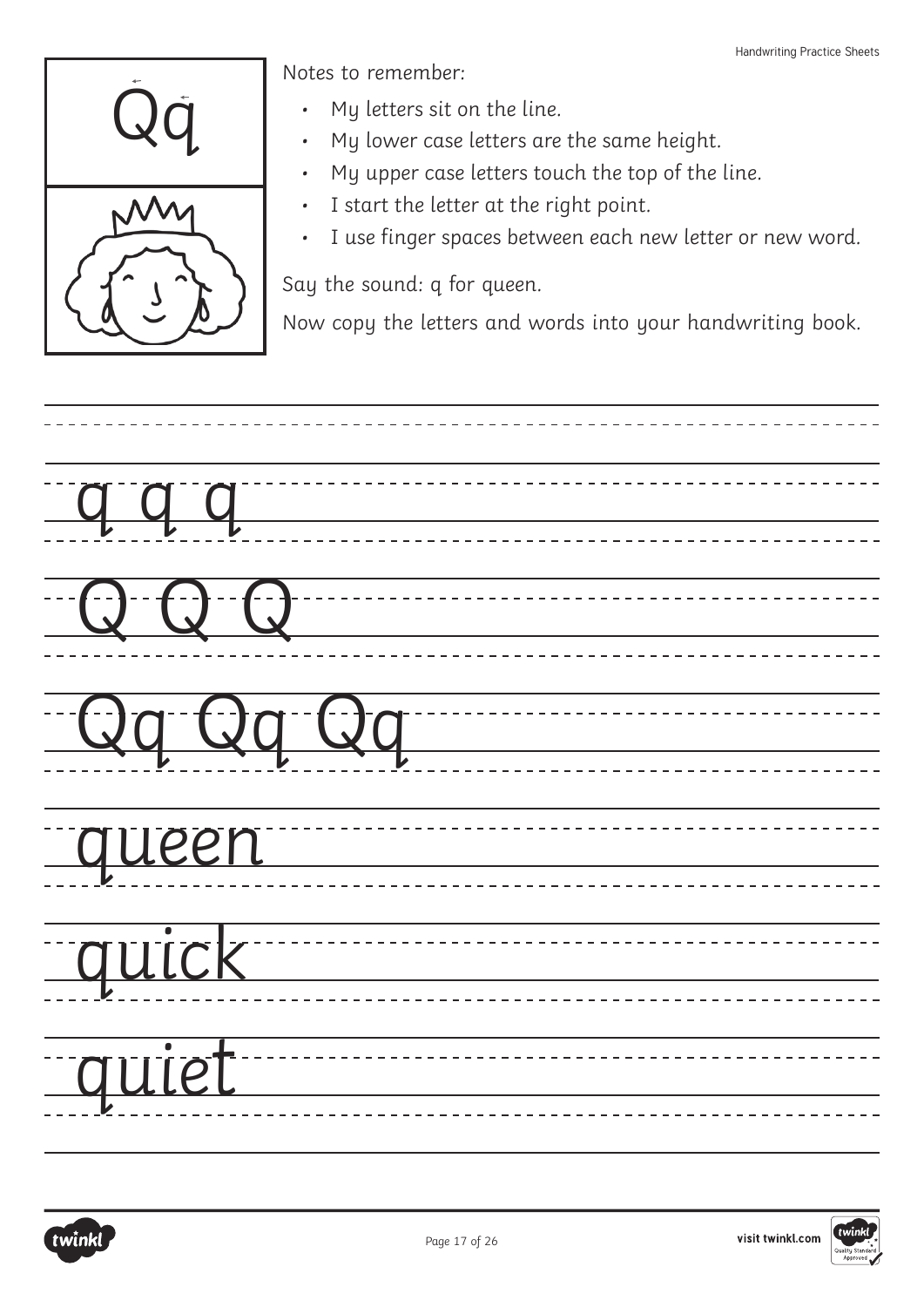

- My letters sit on the line.
- My lower case letters are the same height.
- My upper case letters touch the top of the line.
- I start the letter at the right point.
- I use finger spaces between each new letter or new word.

Say the sound: r for rocket.

| $\Gamma$    |
|-------------|
| $R$ $R$ $R$ |
| Rr Rr Rr    |
| run         |
| red         |
| rain        |

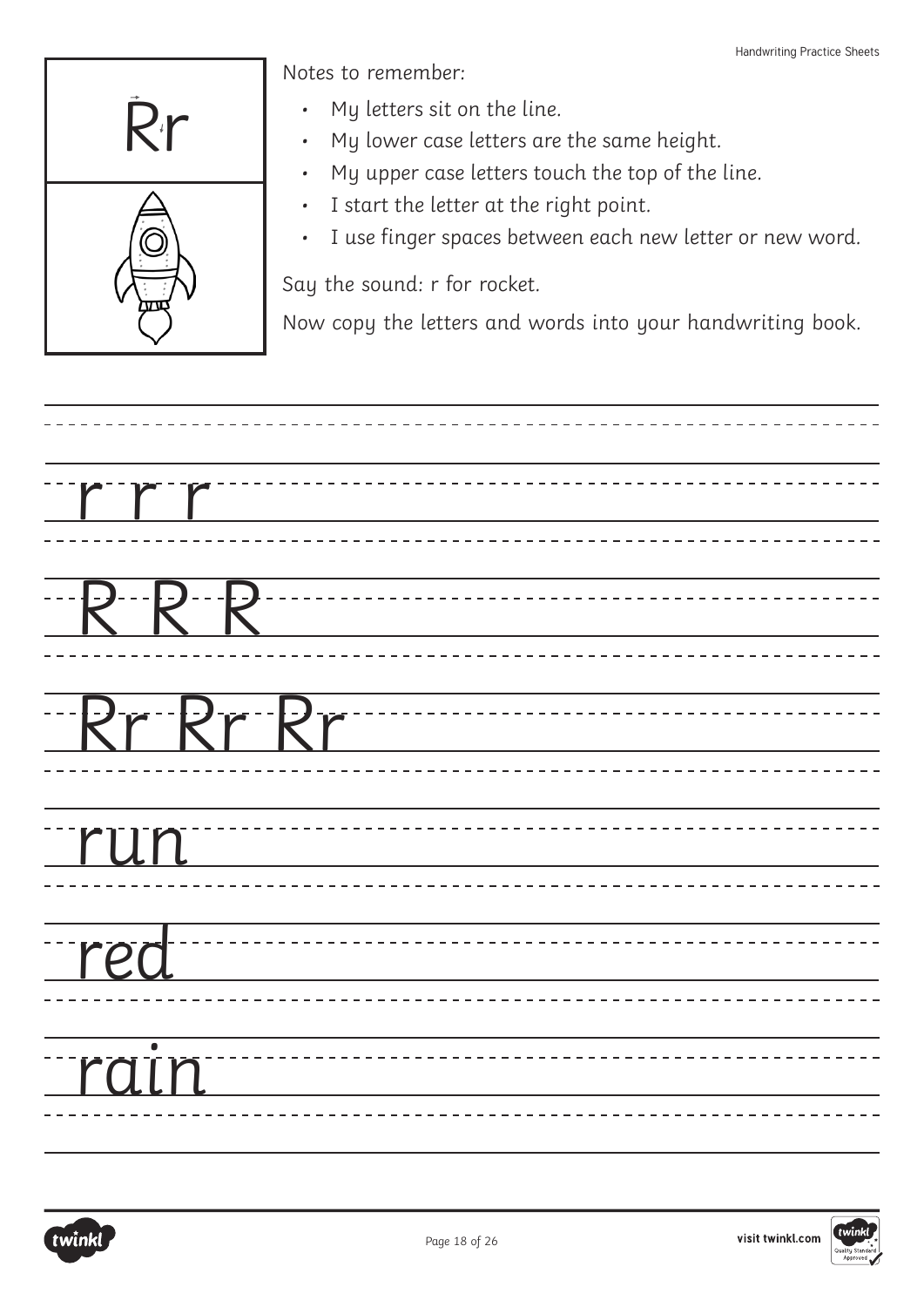

- My letters sit on the line.
- My lower case letters are the same height.
- My upper case letters touch the top of the line.
- I start the letter at the right point.
- I use finger spaces between each new letter or new word.

Say the sound: s for snake.

| $\frac{1}{\sqrt{555}}$   |          |
|--------------------------|----------|
|                          | $-$ SSS  |
|                          | Ss Ss Ss |
| $\overline{\mathsf{SO}}$ |          |
| sad                      |          |
| sun                      |          |

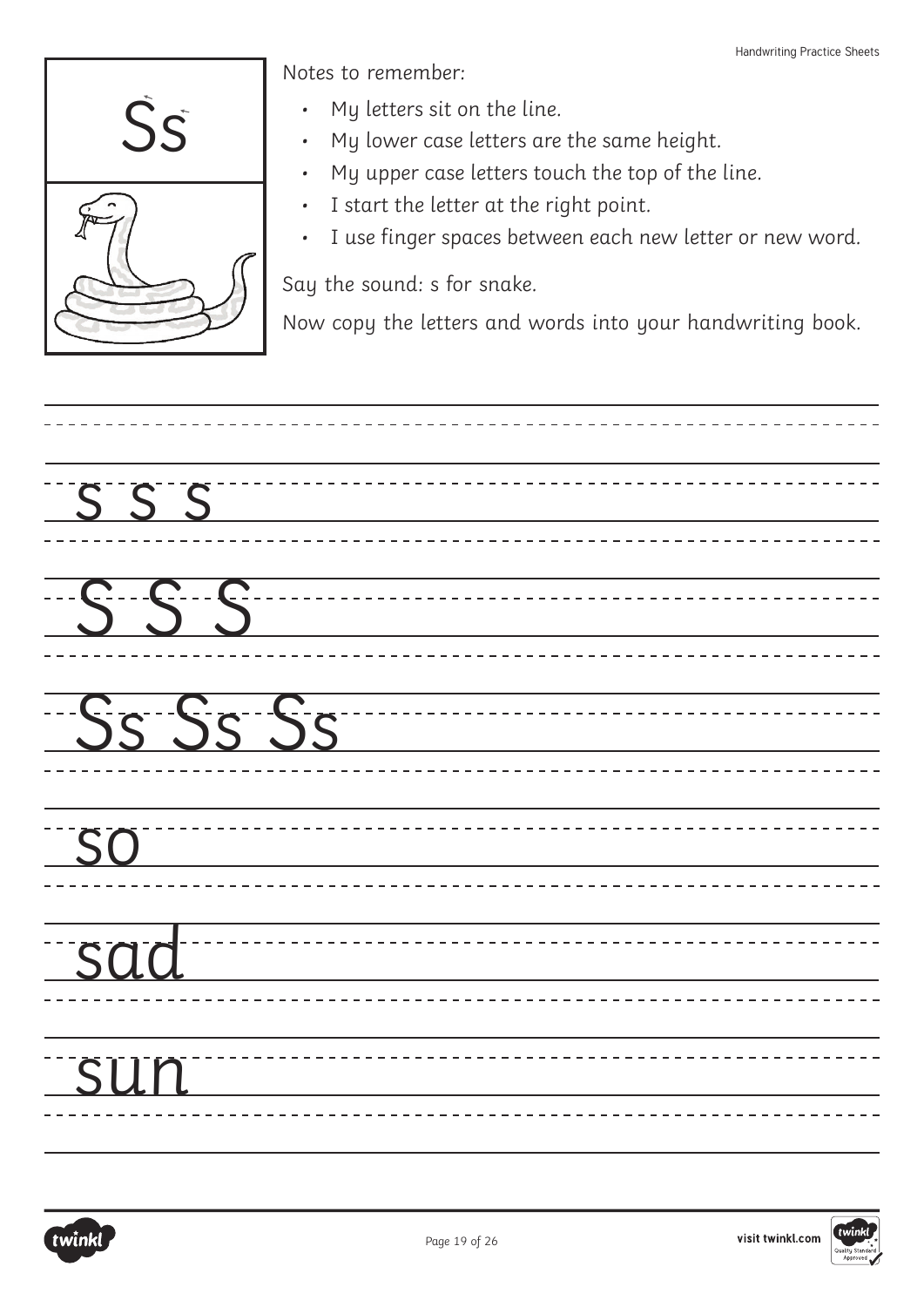

- My letters sit on the line.
- My lower case letters are the same height.
- My upper case letters touch the top of the line.
- I start the letter at the right point.
- I use finger spaces between each new letter or new word.

Say the sound: t for tent.

| $\begin{picture}(180,10) \put(0,0){\vector(1,0){100}} \put(10,0){\vector(1,0){100}} \put(10,0){\vector(1,0){100}} \put(10,0){\vector(1,0){100}} \put(10,0){\vector(1,0){100}} \put(10,0){\vector(1,0){100}} \put(10,0){\vector(1,0){100}} \put(10,0){\vector(1,0){100}} \put(10,0){\vector(1,0){100}} \put(10,0){\vector(1,0){100}} \put(10,0){\vector(1,0){100}}$<br><u> 1989 - Johann Stein, mars et al. (</u> |
|------------------------------------------------------------------------------------------------------------------------------------------------------------------------------------------------------------------------------------------------------------------------------------------------------------------------------------------------------------------------------------------------------------------|
|                                                                                                                                                                                                                                                                                                                                                                                                                  |
| $\frac{1}{2}$ . The contract of $\frac{1}{2}$ . The contract of $\frac{1}{2}$ is the contract of $\frac{1}{2}$ . The contract of $\frac{1}{2}$ is the contract of $\frac{1}{2}$ is the contract of $\frac{1}{2}$ is the contract of $\frac{1}{2}$ is the cont<br><u> 1989 - Johann Marie Barn, mars ar breist fan de Amerikaanske kommunister (</u>                                                              |
| $\overline{\text{to}}$                                                                                                                                                                                                                                                                                                                                                                                           |
| $\frac{1}{\sqrt{10}}$                                                                                                                                                                                                                                                                                                                                                                                            |
| this                                                                                                                                                                                                                                                                                                                                                                                                             |

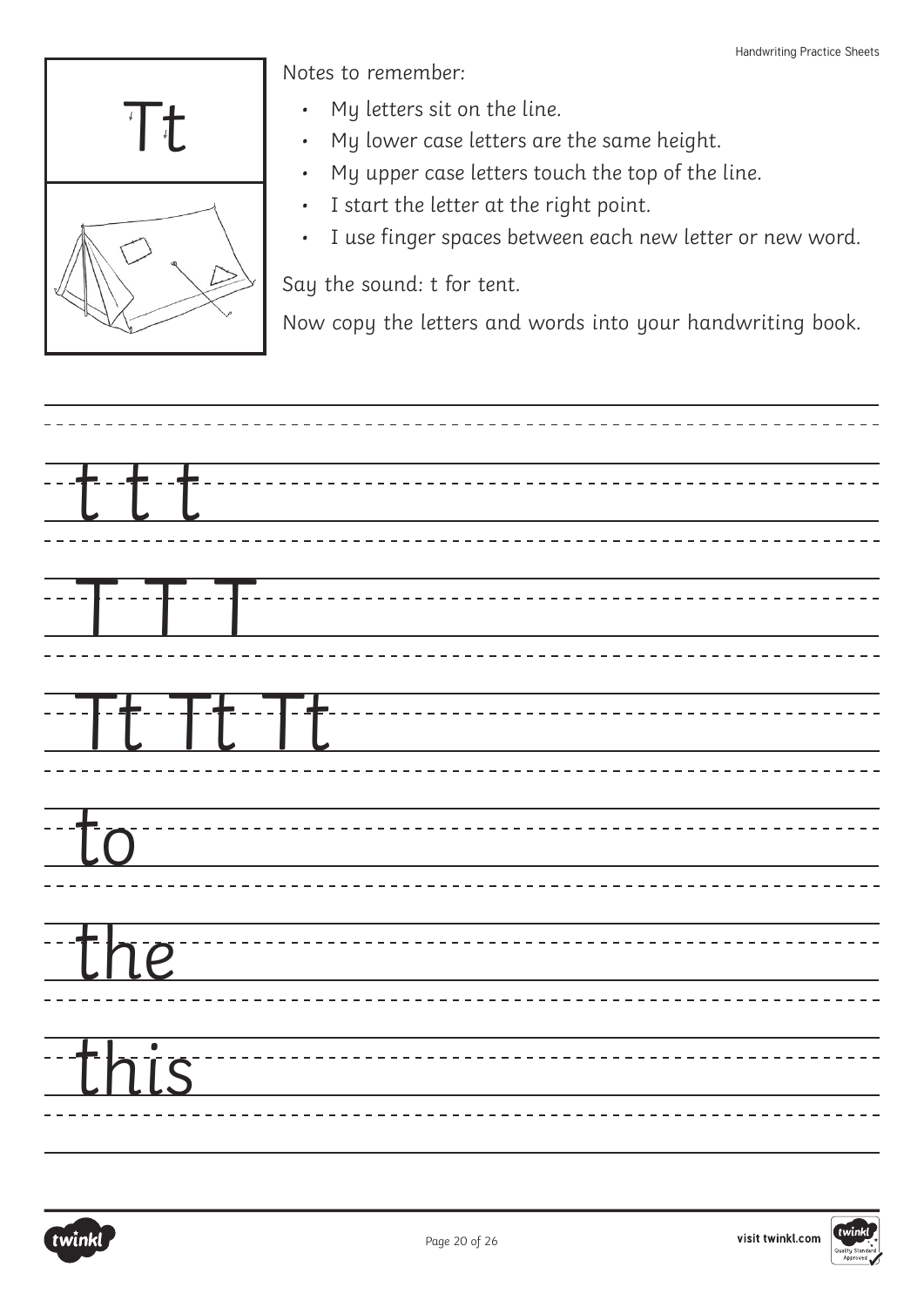

- My letters sit on the line.
- My lower case letters are the same height.
- My upper case letters touch the top of the line.
- I start the letter at the right point.
- I use finger spaces between each new letter or new word.

Say the sound: u for umbrella.

| uuu                                                                                                                                                                                                                                                                                                                                                 |
|-----------------------------------------------------------------------------------------------------------------------------------------------------------------------------------------------------------------------------------------------------------------------------------------------------------------------------------------------------|
| $\begin{picture}(10,10) \put(0,0){\line(1,0){10}} \put(10,0){\line(1,0){10}} \put(10,0){\line(1,0){10}} \put(10,0){\line(1,0){10}} \put(10,0){\line(1,0){10}} \put(10,0){\line(1,0){10}} \put(10,0){\line(1,0){10}} \put(10,0){\line(1,0){10}} \put(10,0){\line(1,0){10}} \put(10,0){\line(1,0){10}} \put(10,0){\line(1,0){10}} \put(10,0){\line(1$ |
| Uu Uu Uu                                                                                                                                                                                                                                                                                                                                            |
| up <sup>"</sup>                                                                                                                                                                                                                                                                                                                                     |
| <i>aunder</i>                                                                                                                                                                                                                                                                                                                                       |
| umbretta                                                                                                                                                                                                                                                                                                                                            |

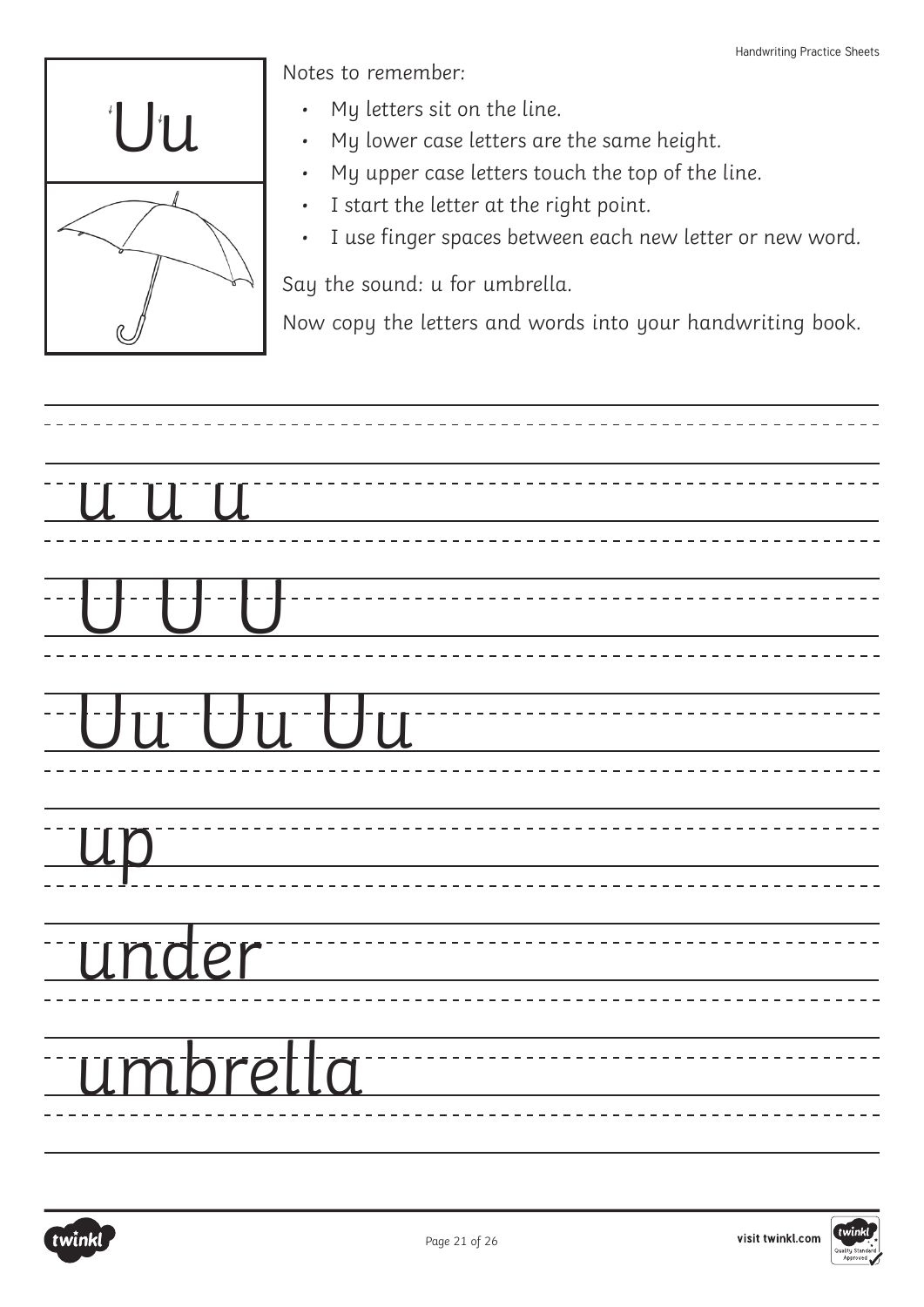

- My letters sit on the line.
- My lower case letters are the same height.
- My upper case letters touch the top of the line.
- I start the letter at the right point.
- I use finger spaces between each new letter or new word.

Say the sound: v for volcano.

v v v \_\_\_\_\_\_\_\_\_\_\_\_\_\_\_\_\_\_\_\_\_\_\_\_\_\_\_\_\_ --------------------------VV ----------------------------Vv Vv Vv very --------------------------------van vowel \_\_\_\_\_\_\_\_\_\_\_\_\_\_\_\_\_\_\_\_\_\_\_\_\_\_\_\_\_\_\_\_

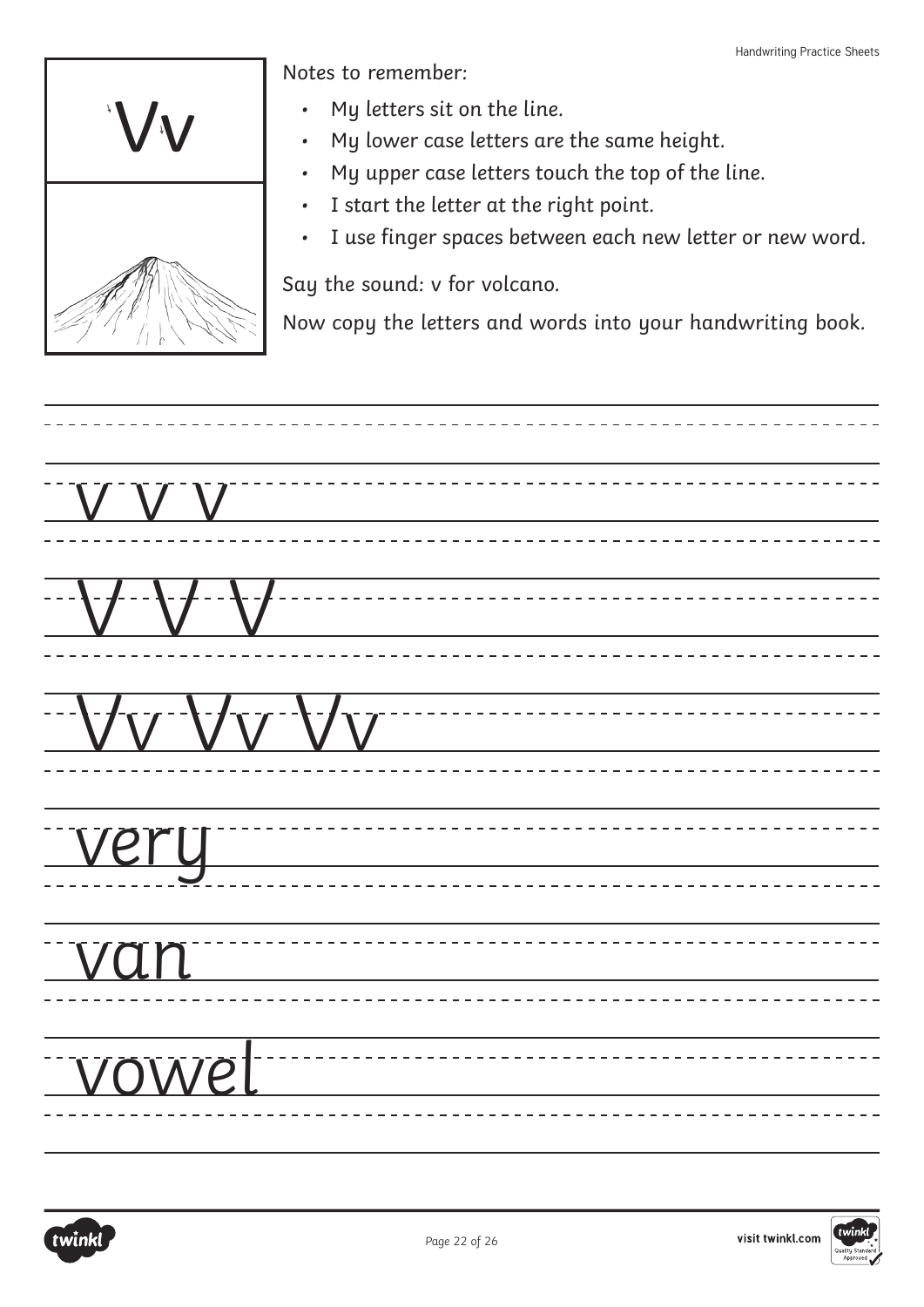

- My letters sit on the line.
- My lower case letters are the same height.
- My upper case letters touch the top of the line.
- I start the letter at the right point.
- I use finger spaces between each new letter or new word.

Say the sound: w for watch.

w w w -------------------------------\_\_\_\_\_\_\_\_\_\_\_\_\_\_\_\_\_\_\_\_\_\_\_\_\_\_ WW -------------------------Ww Ww Ww \_\_\_\_\_\_\_\_\_\_\_\_\_\_\_\_\_\_\_\_\_\_\_\_\_\_\_\_\_ when -------------------------------with -----------------------------\_\_\_\_\_\_\_\_\_\_\_\_\_\_\_\_\_\_\_\_\_\_\_\_\_\_\_\_\_\_\_\_\_\_\_\_\_ was \_\_\_\_\_\_\_\_\_\_\_\_\_\_\_\_\_\_\_\_\_\_\_\_\_\_\_\_\_\_\_\_

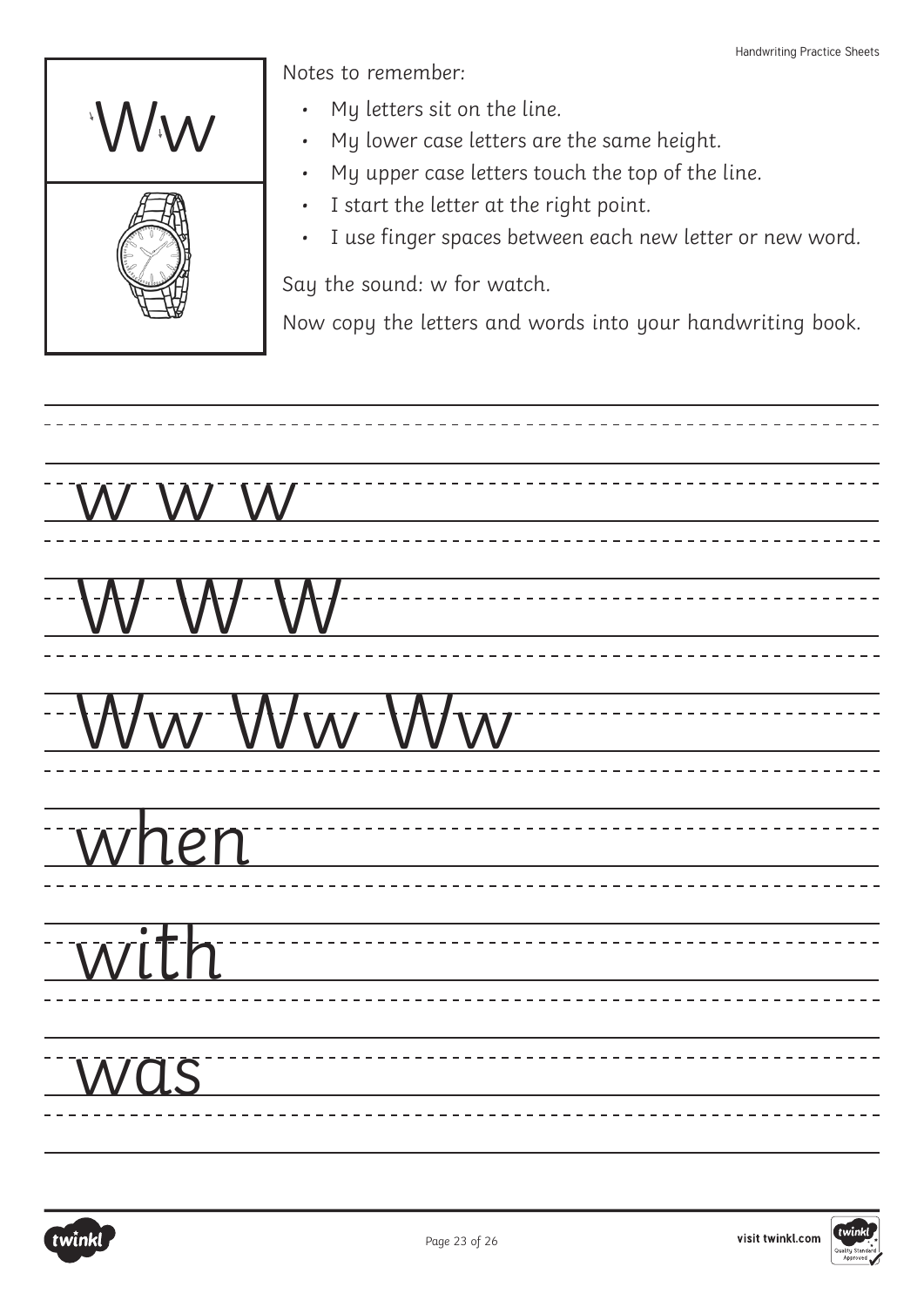

- My letters sit on the line.
- My lower case letters are the same height.
- My upper case letters touch the top of the line.
- I start the letter at the right point.
- I use finger spaces between each new letter or new word.

Say the sound: x for fox.

| $\overline{XXX}$       |  |
|------------------------|--|
| $\overline{\text{XX}}$ |  |
| XXXXX                  |  |
| $f_{OX}$               |  |
| $\boxed{$              |  |
| <u>x-ray</u>           |  |

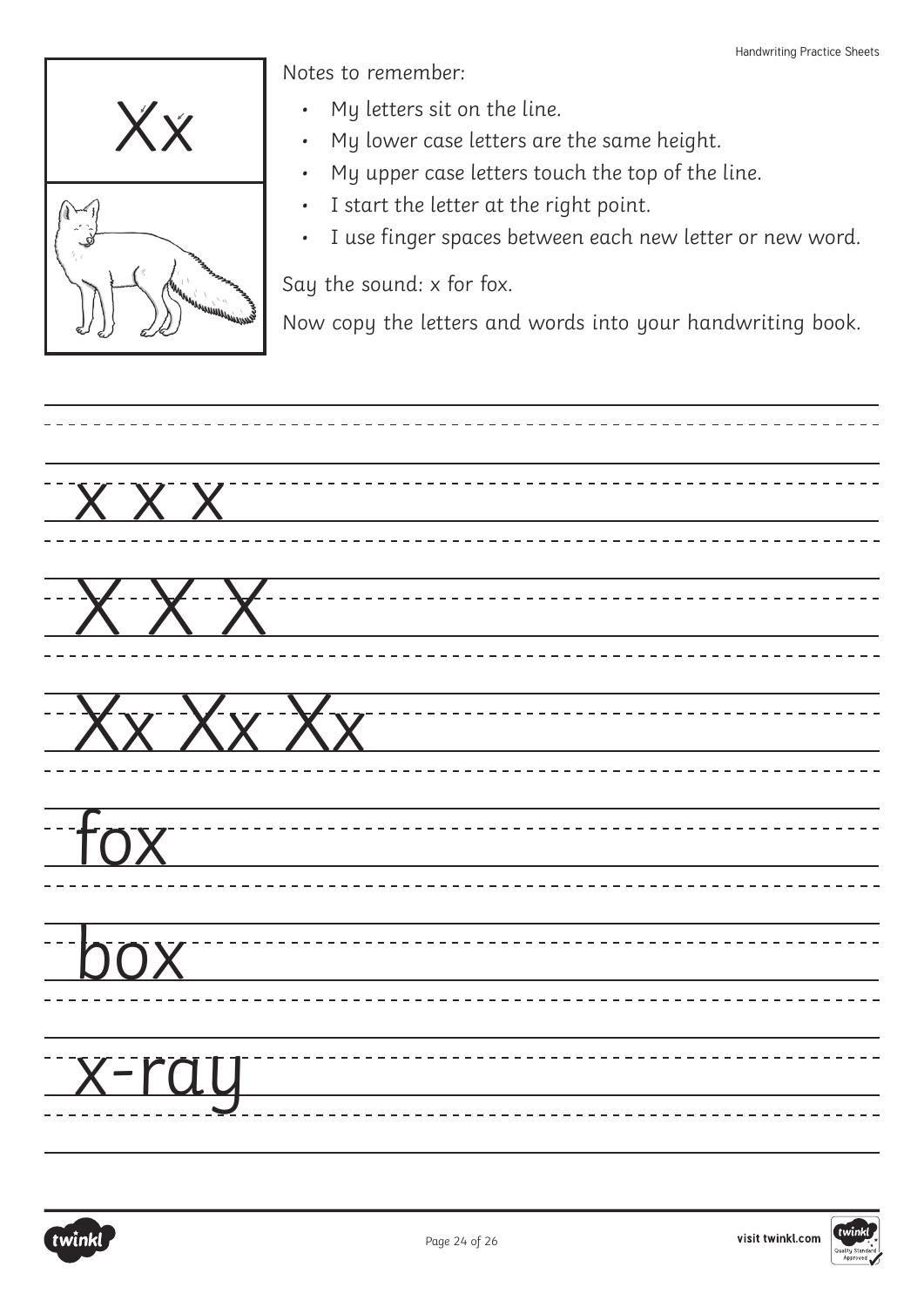

- My letters sit on the line.
- My lower case letters are the same height.
- My upper case letters touch the top of the line.
- I start the letter at the right point.
- I use finger spaces between each new letter or new word.

Say the sound: y for yo-yo.

| y y y      |
|------------|
|            |
|            |
| Tyy Yy Yy  |
| <u>ues</u> |
| well       |
| Lyo-yo     |